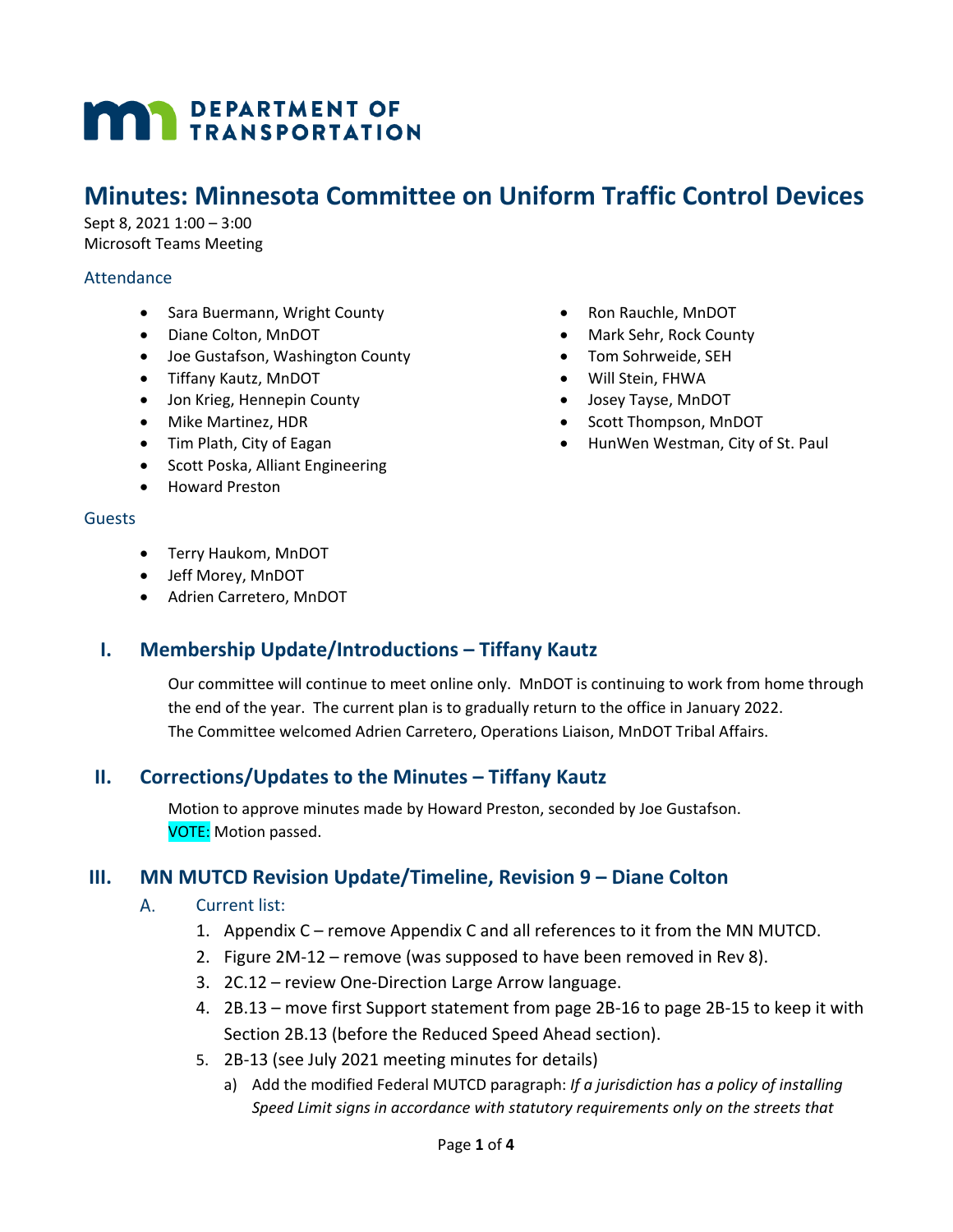*enter a city, neighborhood, or residential area to indicate the speed limit that is applicable to the entire city unless otherwise posted, a CITYWIDE (R2-5aP) plaque may be mounted above the Speed Limit sign and an UNLESS OTHERWISE POSTED (R2-5P) plaque may be mounted below the Speed Limit sign (see Figure 2B-3).*

- b) Add the UNLESS OTHERWISE POSTED (R2-5P) and CITYWIDE (R2-5aP) plaques.
- 6. Update Sections 1A.10 and 1A.10.1 (old 1A.10.5). See September 2021 meeting minutes for details.

## **IV. FHWA Updates – Will Stein**

No update on timeline for new manual at this point. The team is going through the many comments to the NPA with help from division staff and consultant support.

## **V. Review of Action Items from Previous Meeting - Tiffany Kautz**

Action Item: Tiffany will find a place to put Request to Experiment documents and will provide links for the committee to access. Done, see below.

Action Item: Tiffany will update MN MUTCD Figures 1A-0 and 1A-1 to show that MnDOT is copied on Requests rather than that all Requests need to go through MnDOT. She will present the updated material at a later meeting. Done, see below.

## **VI. Requests for Experimentation Update/Process - Tiffany Kautz**

- Review access to MnDOT's Managed File Transfer Site. [https://mft.dot.state.mn.us](https://mft.dot.state.mn.us/)
	- $\circ$  MFT has some limitations. Invites expire after 7 days and accounts expire after 60 days of inactivity.

Discussion:

- Can we put these on the MCUTCD public website?
- Need to be ADA accessible.
- Are the file sizes ok to email? MnDOT allows large files.

Action Item: Tiffany will check on adding Request for Experimentation files to the MnDOT website.

The City of Hopkins and Hennepin County have submitted new Requests for Experimentation applications.

## **VII. Housekeeping MN MUTCD updates – Tiffany Kautz**

• Update Office of Traffic Engineering office name (showing up as Office of Traffic Safety).

Motion to approve name change to Office of Traffic Engineering in the MN MUTCD made by Jon Krieg, seconded by Joe Gustafson. VOTE: Motion passed.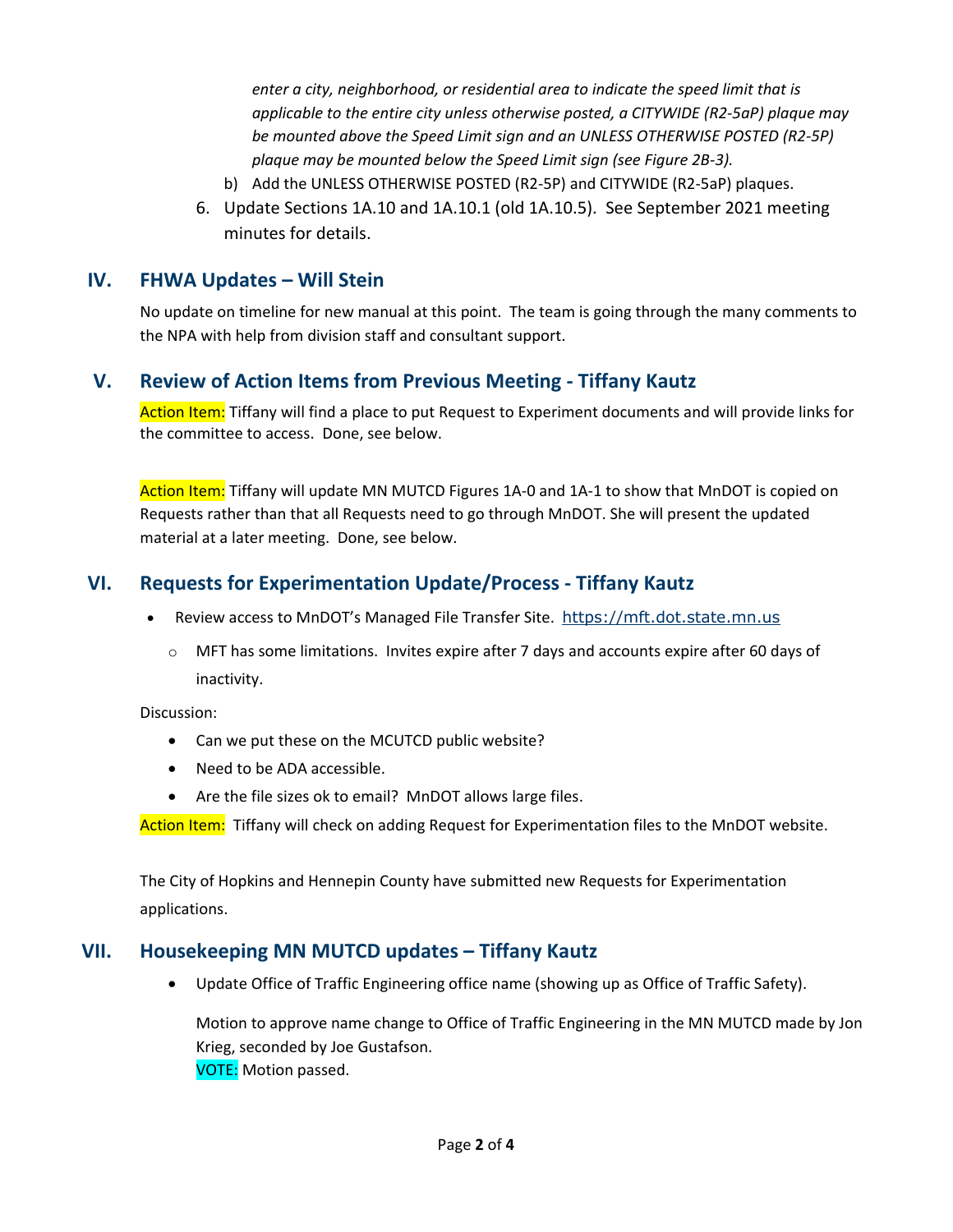• National MUTCD vs Federal MUTCD – how should the MN MUTCD refer to the National/Federal MUTCD.

Motion to approve using National MUTCD made by Terry Haukom, seconded by Joe Gustafson. VOTE: Motion passed.

## **VIII. Part 1, Section 1A.10 – Tiffany Kautz**

Overview and Background:

- Current MN MUTCD has MnDOT acting as a pass through for Requests for Experimentation. Currently, the requesting jurisdiction submits the request to MnDOT; then, MnDOT submits the request to FHWA.
- MnDOT does not need to be a pass through for these requests, nor in the middle of process. MnDOT would prefer the requesting jurisdictions submit requests directly to FHWA and copy MnDOT on the requests.
- Tiffany compared the current MN MUTCD text to the National text. For the most part, the text was the same in both documents, but the order of the text was different.
- The proposed update took the national text and added Minnesota language. Notable MN language added:
	- **MICOUT** shall be copied on requests.
	- A jurisdiction using a Statewide Interim Approval shall report the location to MnDOT and agree to follow FHWA's Interim Approval Memo.
- Tiffany stepped through the updated figures and text.

## **Section 1A.10**

Discussion:

- For requests on MnDOT right-of-way, MnDOT would need to be involved.
- Multiple jurisdictions can experiment on the same thing (i.e., Bike Boxes). Each jurisdiction submits their own request.
- MnDOT would like to be copied on both applications, final reports/evaluations, and any responses from FHWA. Proposed language appropriately modified.

Action Item: Tiffany will research how other states (that have their own manual) handle the Request for Experimentation process.

## **Section 1A.10.1 (Old 1A.10.5) Minnesota Conditional Use**

- Current section 1A.10.5 Minnesota Conditional Use was (in Tiffany's opinion) unclear.
- The section was revamped to better clarify the process.
- Tiffany stepped through the updated flow charts and text.

Discussion:

- The conditional use process is not often used. Typically, it has been used to bridge the gap between when the National MUTCD (which may include new devices) is published and when the MN MUTCD is published.
- State Aid support MnDOT just being copied.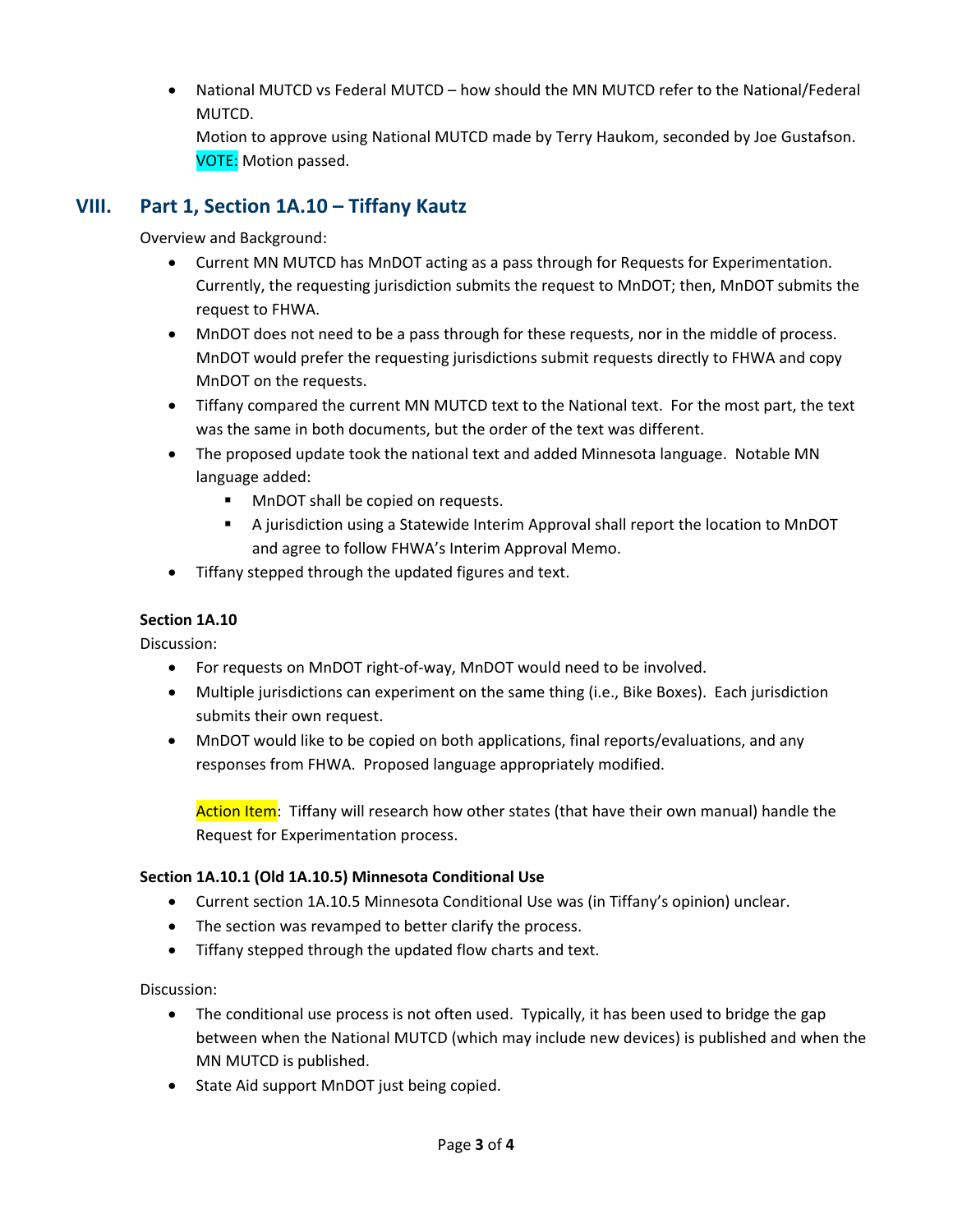Motion to approve both sections made by Jon Krieg, seconded by HunWen Westman. VOTE: Motion passed.

Updated document attached.

Action Item: Diane will include new sections in the next revision of the MN MUTCD.

## **IX. Update on Public Water Access Signs- Tiffany Kautz**

### **Section 2I.5.1**

Josie and Tiffany continue to meet with the DNR regarding the use of the DNR sign. The thought is to replace the DNR Public Water Access sign with the boat launch with arrow plaque or canoeing with arrow plaque.







**DNR Sign** 





**RS-079** Canoeing

## **X. Round Robin**

Howard Preston

For agencies that have lowered speed limits on their local roads – have there been any evaluations of those efforts?

Action Item: Tiffany will reach out to Derek Leuer MnDOT Traffic Safety for more information.

## **XI. Next Meeting**

**Next meeting is October 13, 2021.**

## **XII. Future agenda items:**

## **Modification to 2D.29 – Tiffany Kautz, Josie Tayse**

Add an exception (to 1<sup>st</sup> Standard, 1<sup>st</sup> paragraph) for signed township route and (maybe) National Forrest routes.

## **2I.5.1 Public Water Access Signs** – **Tiffany Kautz, Josie Tayse**

Working with DNR to establish guidelines regarding sign placement. Tiffany and Josie talking with DNR about this section.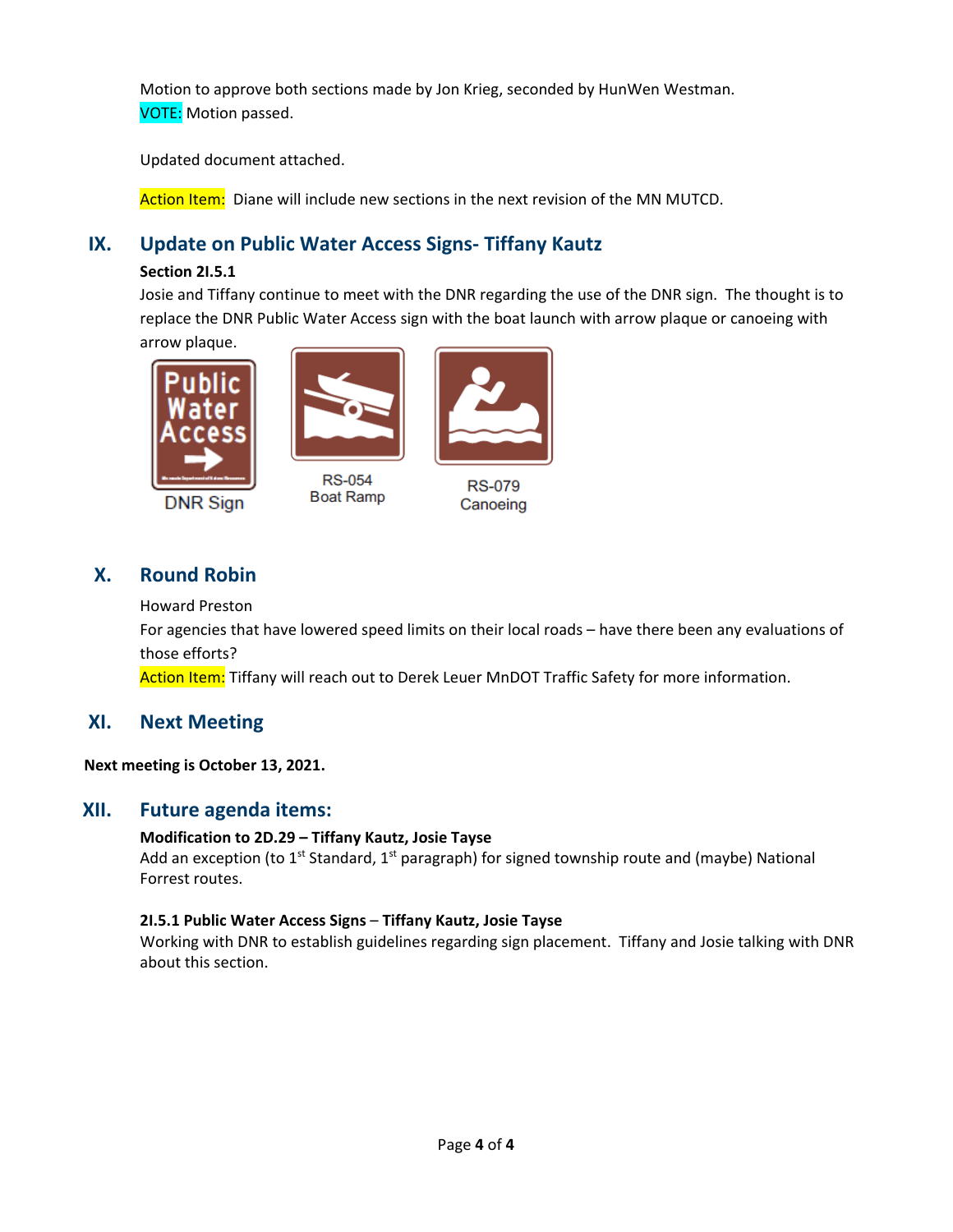## **1A.10 Interpretations, Experimentation, Changes, Interim Approvals, and Minnesota Conditional Use**

#### **Standard**

Design, application, and placement of traffic control devices other than those adopted in this Manual shall be prohibited unless the provisions of this Section are followed.

#### **Support**

Continuing advances in technology will produce changes in the highway, vehicle, and road user proficiency; therefore, portions of the system of traffic control devices in this Manual will require updating. In addition, unique situations often arise for device applications that might require interpretation or clarification of this Manual. It is important to have a procedure for recognizing these developments and for introducing new ideas and modifications into the system.

A diagram indicating the process for using a device not included in the MN MUTCD is shown in Figure 1A-0.

#### **Standard**

MnDOT's Office of Traffic Engineering (see page ii) shall be copied on any interpretation, permission to experiment, interim approval, or change submitted to the Federal Highway Administration (FHWA). The requesting agency shall forward FHWA's response to MnDOT.

MnDOT's Office of Traffic Engineering shall be copied on any semiannual reports and final report.

Except as provided in the Option below, requests for any interpretation, permission to experiment, interim approval, or change shall be submitted electronically to the Federal Highway Administration (FHWA), Office of Transportation Operations, MUTCD team, at the following e-mail address: MUTCDofficialrequest@dot.gov.

#### **Option**

If electronic submittal is not possible, requests for interpretations, permission to experiment, interim approvals, or changes may instead be mailed to the Office of Transportation Operations, HOTO-1, Federal Highway Administration, 1200 New Jersey Avenue, S , Washington, DC 20590.

#### **Support**

An interpretation includes a consideration of the application and operation of standard traffic control devices, official meanings of standard traffic control devices, or the variations from standard device designs.

#### **Guidance**

Requests for an interpretation of this Manual should

contain the following information:

- A. A concise statement of the interpretation being sought;
- B. A description of the condition that provoked the need for an interpretation;
- C. Any illustration that would be helpful to understand the request; and
- D. Any supporting research data that is pertinent to the item to be interpreted.

#### **Support**

Requests to experiment include consideration of field deployment for the purpose of testing or evaluating a new traffic control device, its application or manner of use, or a provision not specifically described in this Manual.

A request for permission to experiment will be considered only when submitted by the public agency or toll facility operator responsible for the operation of the road or street on which the experiment is to take place. For a private road open to public travel, the request will be considered only if it is submitted by the private owner or private official having jurisdiction.

A diagram indicating the process for experimenting with traffic control devices is shown in Figure 1A-1.

#### **Guidance**

The request for permission to experiment should contain the following:

- A. A statement indicating the nature of the problem.
- B. A description of the proposed change to the traffic control device or application of the traffic control device, how it was developed, the manner in which it deviates from the standard, and how it is expected to be an improvement over existing standards.
- C. Any illustration that would be helpful to understand the traffic control device or use of the traffic control device.
- D. Any supporting data explaining how the traffic control device was developed, if it has been tried, in what ways it was found to be adequate or inadequate, and how this choice of device or application was derived.
- E. A legally binding statement certifying that the concept of the traffic control device is not protected by a patent or copyright. (An example of a traffic control device concept would be countdown pedestrian signals in general. Ordinarily an entire general concept would not be patented or copyrighted, but if it were it would not be acceptable for experimentation unless the patent or copyright owner signs a waiver of rights acceptable to the FHWA. An example of a patented or copyrighted specific device within the general concept of countdown pedestrian signals would be a manufacturer's design for its specific brand of countdown signal, including the design details of the housing or electronics that are unique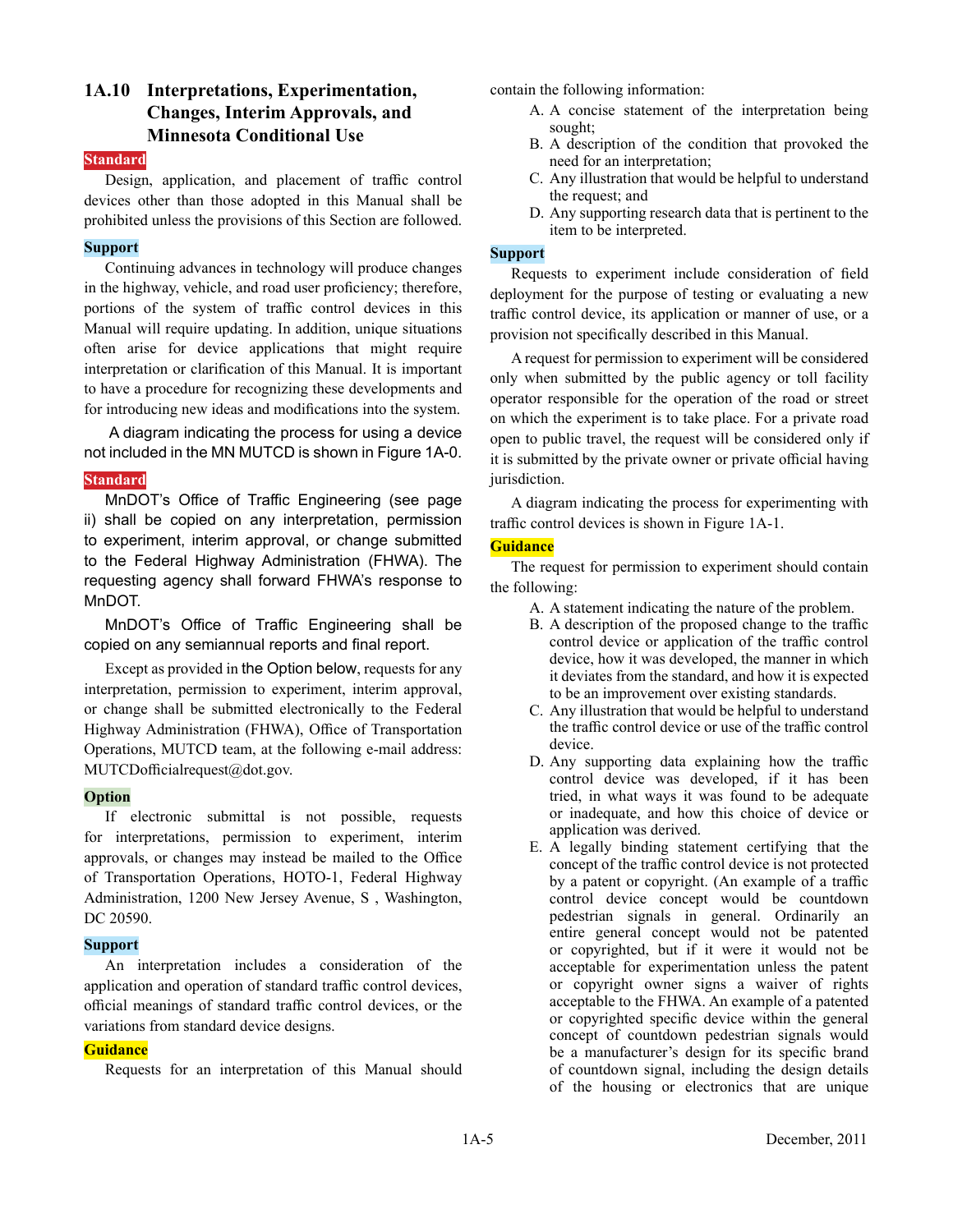

**\* <http://www.dot.state.mn.us/trafficeng/publ/mutcd/statewide-interim-approvals.html>**

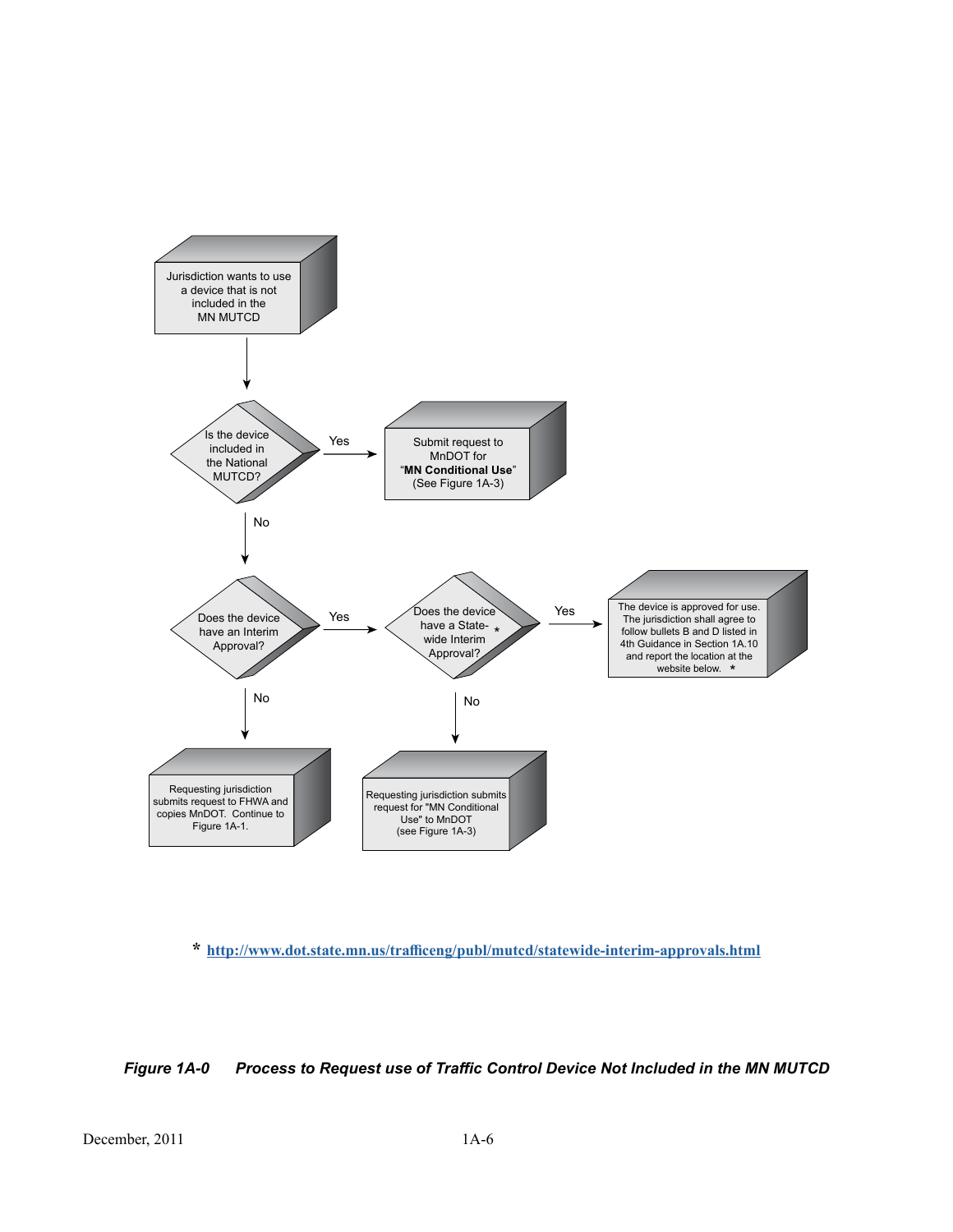

*Figure 1A-1 Example of a Process for Requesting and Conducting Experimentation for New Traffic Control Devices*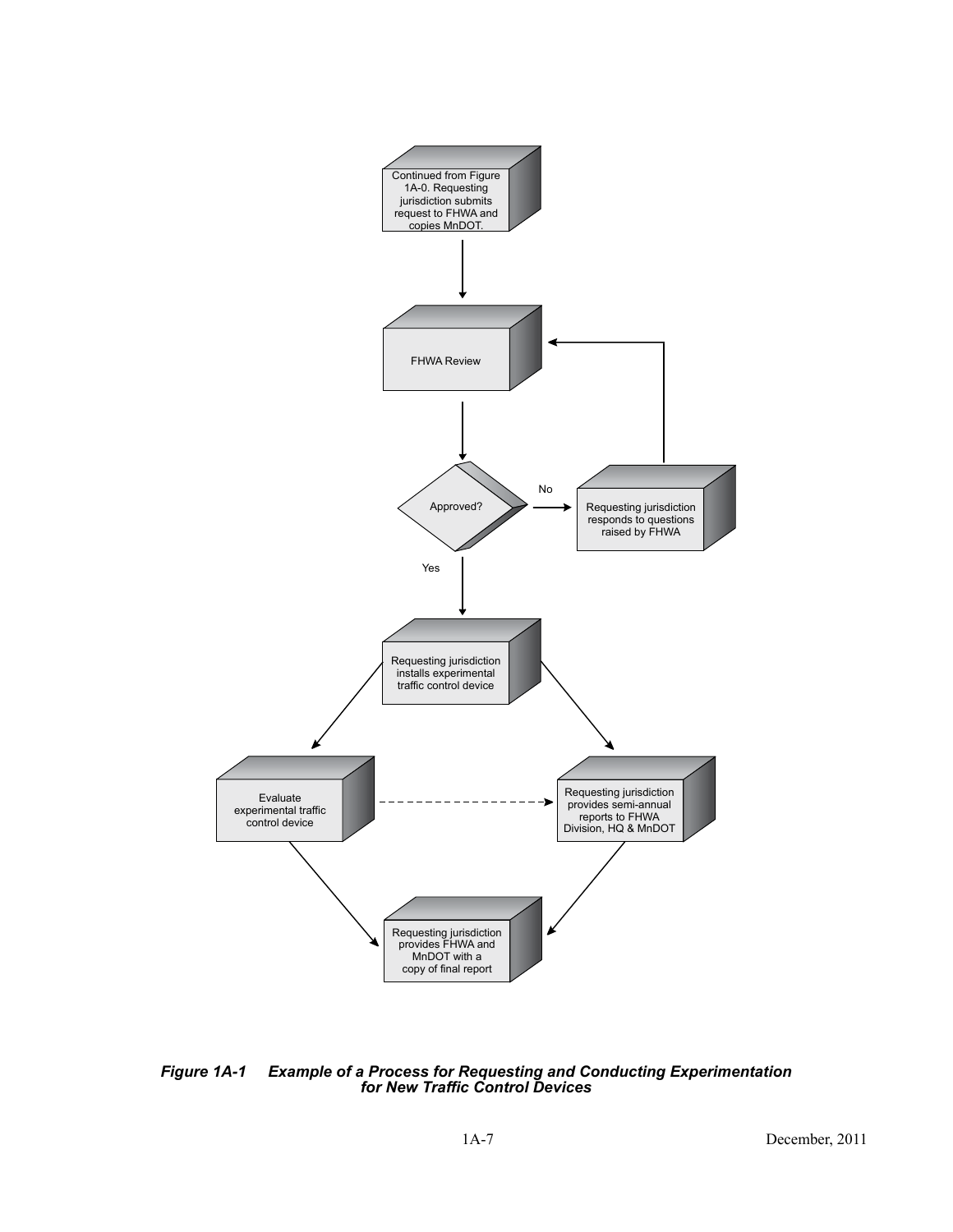to that manufacturer's product. As long as the general concept is not patented or copyrighted, it is acceptable for experimentation to incorporate the use of one or more patented devices of one or several manufacturers.)

- F. The time period and location(s) of the experiment.
- G. A detailed research or evaluation plan that must provide for close monitoring of the experimentation, especially in the early stages of its field implementation. The evaluation plan should include before and after studies as well as quantitative data describing the performance of the experimental device.
- H. An agreement to restore the site of the experiment to a condition that complies with the provisions of this Manual within 3 months following the end of the time period of the experiment. This agreement must also provide that the agency sponsoring the experimentation will terminate the experimentation at any time that it determines significant safety concerns are directly or indirectly attributable to the experimentation. The FHWA's Office of Transportation Operations has the right to terminate approval of the experimentation at any time if there is an indication of safety concerns. lf, as a result of the experimentation, a request is made that this Manual be changed to include the device or application being experimented with, the device or application will be permitted to remain in place until an official rulemaking action has occurred.
- I. An agreement to provide semi-annual progress reports for the duration of the experimentation, and an agreement to provide a copy of the final results of the experimentation to the FHWA's Office of Transportation Operations within 3 months following completion of the experimentation. The FHWA's Office of Transportation Operations hasthe right to terminate approval of the experimentation if reports are not provided in accordance with this schedule.

#### **Support**

A change includes consideration of a new device to replace a present standard device, an additional device to be added to the list of standard devices, or a revision to a traffic control device application or placement criteria.

#### **Guidance**

Requests for a change to this Manual should contain the following information:

- A. A statement indicating what change is proposed;
- B. Any illustration that would be helpful to understand the request; and
- C. Any supporting research data that is pertinent to the item to be reviewed.

#### **Support**

Interim approval allows interim use, pending official rulemaking, of a new traffic control device, a revision to the application or manner of use of an existing traffic control device, or a provision not specifically described in this Manual. The FHWA issues an Interim Approval by official memorandum signed by the Associate Administrator for Operations and posts this memorandum on the MUTCD website. The issuance by FHWA of an interim approval will typically result in the traffic control device or application being placed into the next scheduled rulemaking process for revisions to this Manual.

Interim approval is considered based on the results of successful experimentation, results of analytical or laboratory studies, and/or review of non-U.S. experience with a traffic control device or application. Interim approval considerations include an assessment of relative risks, benefits, costs, impacts, and other factors.

Interim approval allows for optional use of a traffic control device or application and does not create a new mandate or recommendation for use. Interim approval includes conditions that jurisdictions agree to comply with in order to use the traffic control device or application until an official rulemaking action has occurred.

#### **Standard**

A jurisdiction, toll facility operator, or owner of a private road open to public travel that desires to use a traffic control device for which FHWA has issued an interim approval shall request permission from FHWA.

If installing an interim approved device covered by a Statewide Interim Approval, the jurisdiction, toll facility operator, or owner shall report the location to MnDOT at http://www.dot.state.mn.us/trafficeng/publ/ mutcd/statewide-interim-approvals.html. By reporting the device, the jurisdiction, toll facility operator, or owner shall agree to follow bullets B and D listed in the Guidance below.

#### **Guidance**

The request for permission to place a traffic control device under an interim approval should contain the following:

- A. A description of where the device will be used, such as a list of specific locations or highway segments or types of situations, or a statement of the intent to use the device jurisdiction-wide;
- B. An agreement to abide by the specific conditions for use of the device as contained in the FHWA's interim approval document;
- C. An agreement to maintain and continually update a list of locations where the device has been installed; and
- D. An agreement to:
	- 1. Restore the site(s) of the interim approval to a condition that complies with the provisions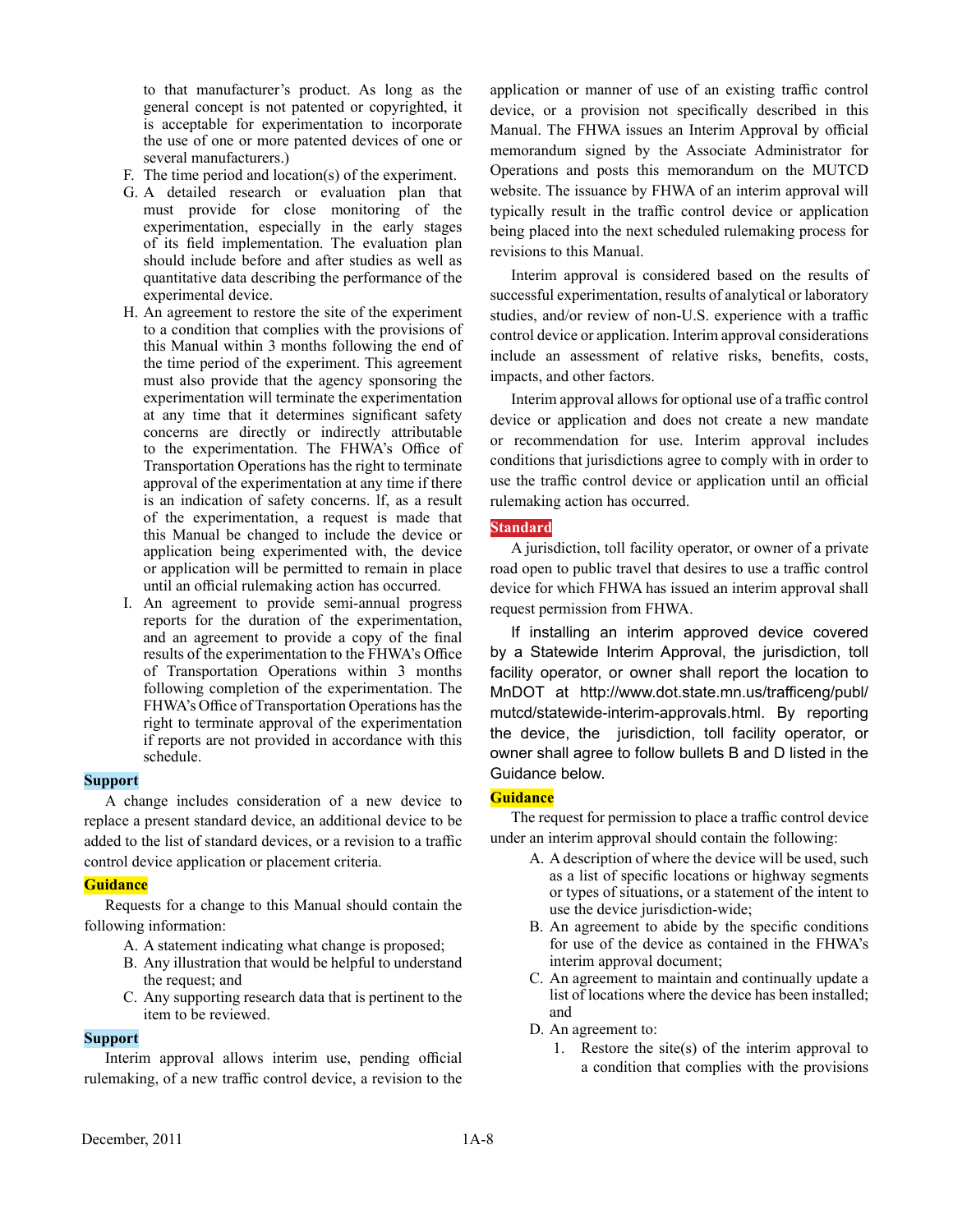

*Figure 1A-2 Example of a Process for Incorporating New Traffic Control Devices into the National MUTCD*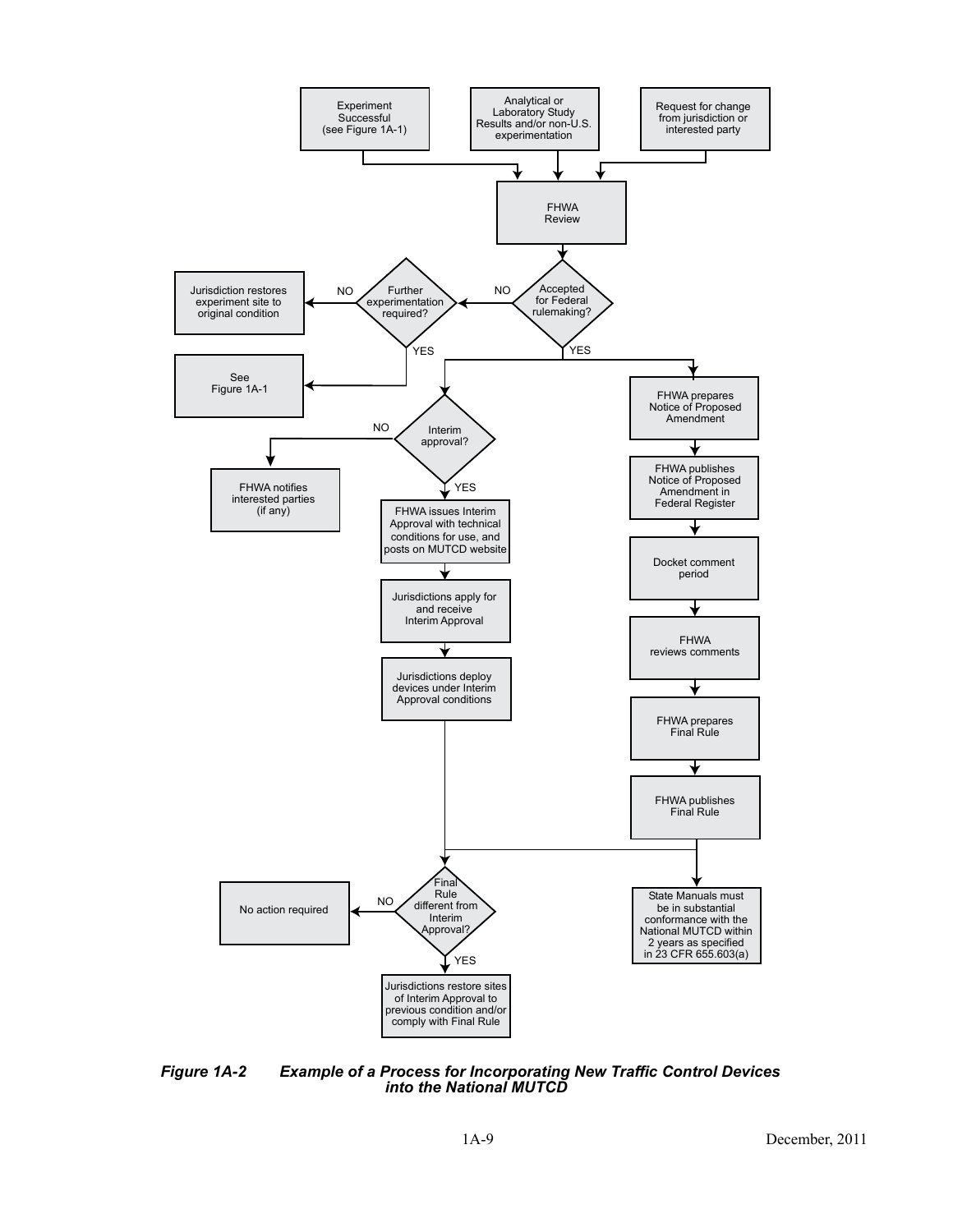in this Manual within 3 months following the issuance of a Final Rule on this traffic control device; and

2. Terminate use of the device or application installed under the interim approval at any time that it determines significant safety concerns are directly or indirectly attributable to the device or application. The FHWA's Office of Transportation Operations has the right to terminate the interim approval at any time if there is an indication of safety concerns.

#### **Option**

A State may submit a request for the use of a device under interim approval for all jurisdictions in that State, as long as the request contains the information listed in the guidance above.

#### **Guidance**

A local jurisdiction, toll facility operator, or owner of a private road open to public travel using a traffic control device or application under an interim approval that was granted by FHWA either directly or on a statewide basis based on the State's request should inform the State of the locations of such use.

A local jurisdiction, toll facility operator, or owner of a private road open to public travel that is requesting permission to experiment or permission to use a device or application under an interim approval should first check for any State laws and/or directives covering the application of the MUTCD provisions that might exist in their State.

#### **Option**

Adevice or application installed under an interim approval may remain in place, under the conditions established in the interim approval, until an official rulemaking action has occurred.

#### **Support**

A diagram indicating the process for incorporating new traffic control devices into this Manual is shown in Figure 1A-2.

For additional information concerning interpretations, experimentation, changes, or interim approvals, visit the MUTCD website at http://mutcd.fhwa.dot.gov.

## **1A.10.1 Minnesota Conditional Use**

#### **Support**

Traffic control devices found in the National MUTCD and/or approved for interim use by FHWA are not automatically approved for use in Minnesota. The Minnesota Conditional Use process provides an opportunity to request Conditional Use of a traffic control device not included in the MN MUTCD or a Statewide

Interim Approval; but, is in the National MUTCD or has interim approval from FHWA.

A diagram indicating the Minnesota Conditional Use process is shown in Figure 1A-3.

#### **Standard**

The request for a Minnesota Conditional Use shall contain the following:

- A. A statement indicating the nature of the problem.
- B. A statement identifying all sections of the National MUTCD and any Interim Approvals related to the device or its application.
- C. Any additional illustration (besides those found in the National MUTCD and an FHWA Interim Approval Memo) that would be helpful in understanding the traffic control device or its application.
- D. The location(s) where the device will be used.
- E. Any pertinent completed research or evaluation on this traffic control device or its application.
- F. An agreement to use the device in accordance with the National MUTCD and/or an FHWA Interim Approval Memo.

If required, the evaluation plan and study shall include:

- A. A plan to monitor and evaluate the device. This should include before and after studies as well as quantitative data describing the performance of the device.
- B. An agreement to:
	- 1. Submit semiannual progress reports and the final study to MnDOT.
	- 2. Restore the site to comply with the MN MUTCD within 3 months following the end of the time period of the evaluation. If, as a result of the evaluation, the MN MUTCD is updated to include the device or MnDOT requests a Statewide Interim Approval from FHWA, the device or application will be permitted to remain in place.
	- 3. Terminate the experiment at any time that it determines significant safety concerns are directly or indirectly attributable to the experimentation. MnDOT has the right to terminate the Conditional Use at any time if there is an indication of safety concerns.

## **1A.11 Relation to Other Publications**

### **Standard**

To the extent that they are incorporated by specific reference, the latest editions of the following documents, or those editions specifically noted, shall be a part of this Manual: "Standard Highway Signs and Markings," book (FHWA); "Color Specifications for Retroreflective Sign and